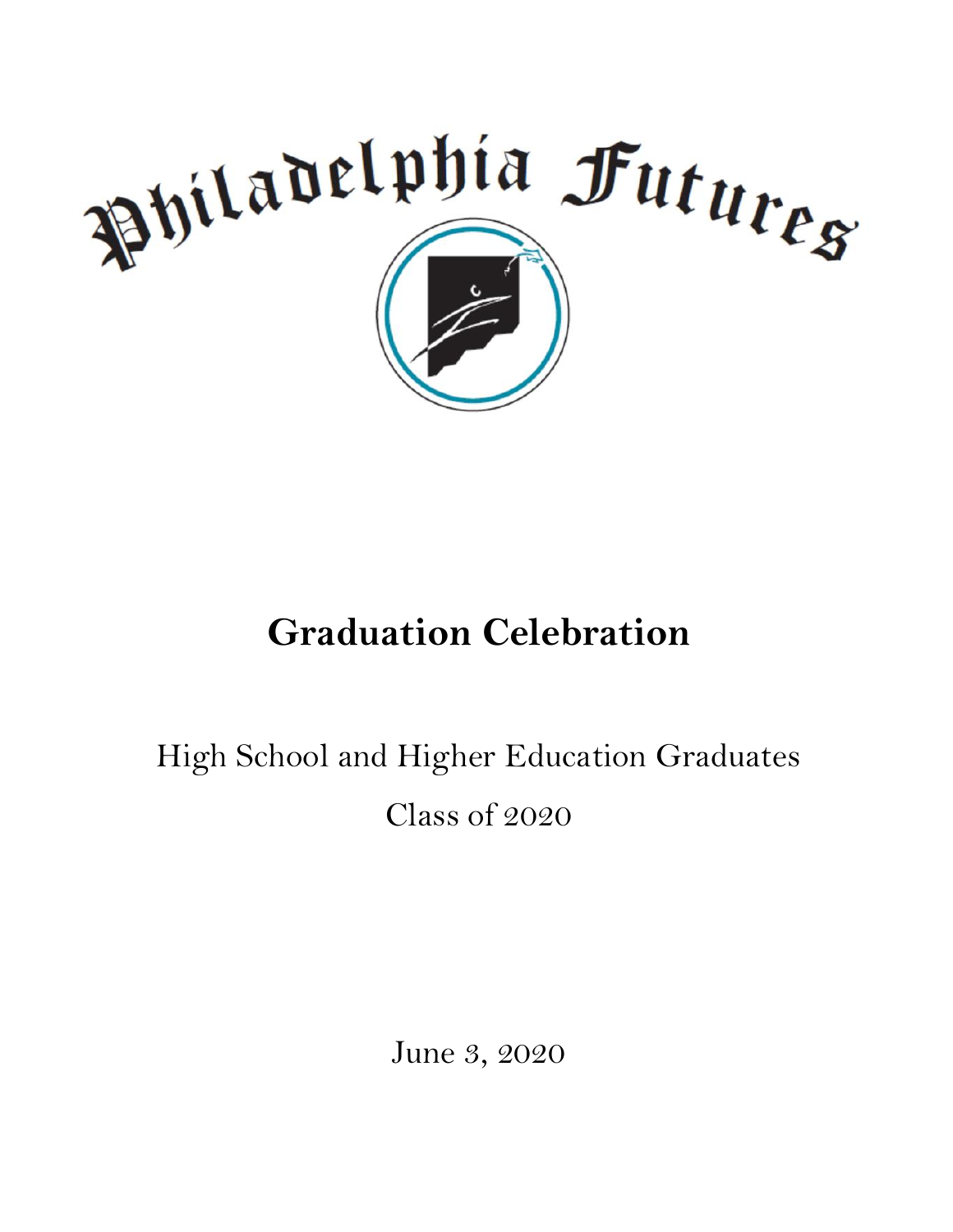# Welcome

**Welcome to Our 2020 Virtual Graduation Celebration**

**Today we celebrate the high school and higher education graduations of 147 students who have participated in Philadelphia Futures' programs.**

**Our warmest congratulations to all of our graduates. You are poised to achieve great things as you turn your focus to your future. Our pride in you is immeasurable.**

**Our heartfelt thanks to all of the dedicated families, mentors, sponsors, and champions of Philadelphia Futures who so generously support our mission and who have made this moment possible.**

> **Congratulations, graduates! Thank you, friends!**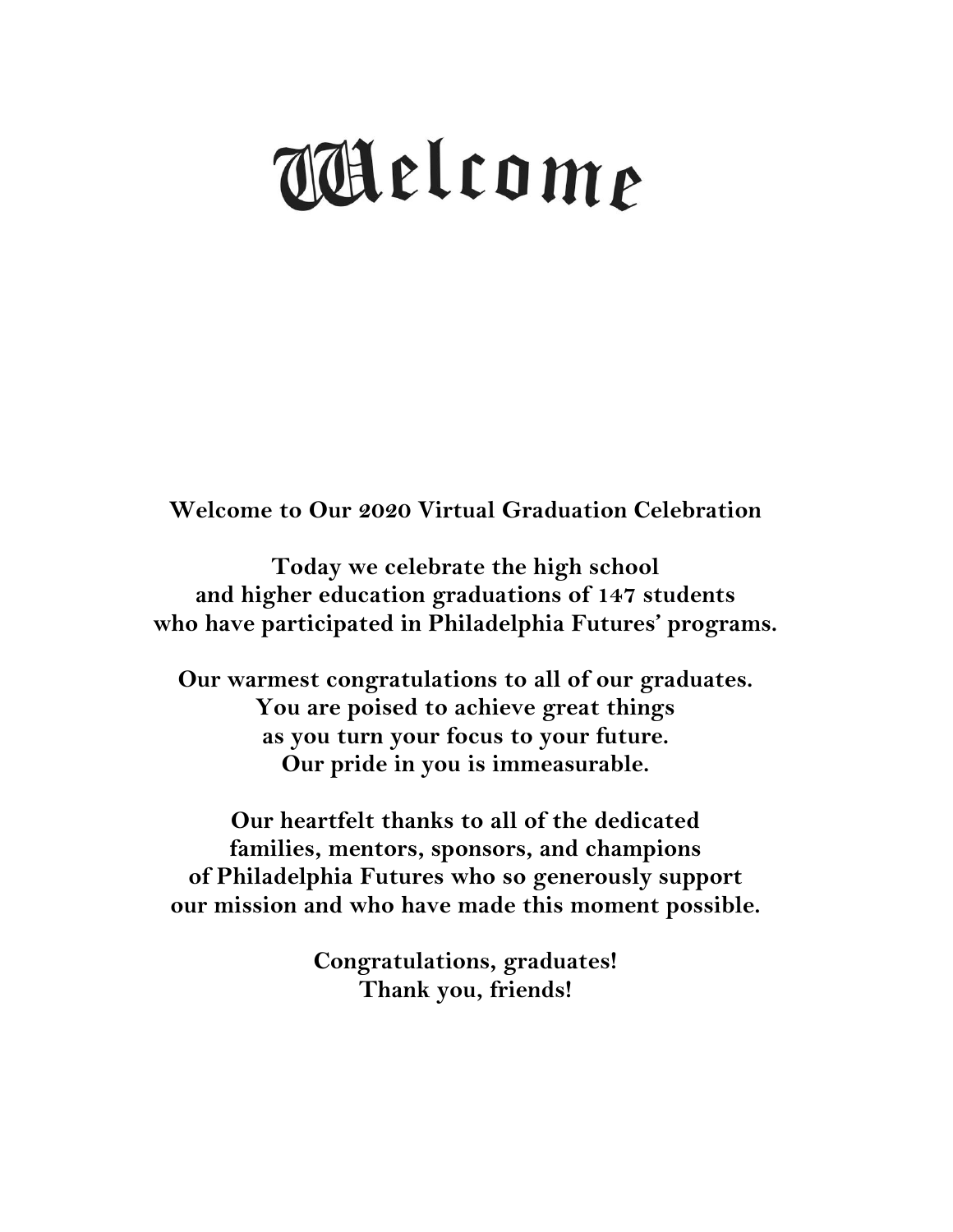# **Virtual Program**

| Welcome                                                       | Rick Williams, Philadelphia Futures Board Member and 6abc News Anchor                            |
|---------------------------------------------------------------|--------------------------------------------------------------------------------------------------|
|                                                               | Sara Woods, Executive Director                                                                   |
| <b>Celebration</b> of<br><b>Higher Education</b><br>Graduates | Troi Strickland, College Connection, Class of 2016<br>Franklin & Marshall College, Class of 2020 |
| Message to the<br>Philadelphia Futures<br>Community           | Sharaine Eldafrawy, Sponsor-A-Scholar, Class of 2016<br>Drexel University, Class of 2020         |
| <b>Presentation of Graduates</b><br>8x                        | Rick Williams, Philadelphia Futures Board Member and 6abc News Anchor                            |
| <b>Collegian Awards</b>                                       | <b>Changing the Story Award</b>                                                                  |
|                                                               | <b>Outstanding Overall Achievement Award</b>                                                     |
|                                                               | Marciene Mattleman Determination Award                                                           |
|                                                               | <b>Reach Higher Award</b>                                                                        |
| <b>Celebration</b> of<br><b>High School Graduates</b>         | Kelvin Nuñez, College Connection, Class of 2020<br>Hamilton College                              |
| Message to the                                                | Lingarbel Brempong, Sponsor-A-Scholar, Class of                                                  |
| Philadelphia Futures                                          | 2020                                                                                             |
| Community                                                     | Stanford University                                                                              |
| <b>Presentation of Graduates</b><br>8x                        | Rick Williams, Philadelphia Futures Board Member and 6abc News Anchor                            |
| <b>Scholarship Presentations</b>                              | Laurie J. Keeler Award                                                                           |
|                                                               | Lisa Marie Thomas Memorial Scholarship                                                           |
|                                                               | <b>Destined for Success Scholarship</b>                                                          |
|                                                               | Dr. Willie W. Echewa Scholarship                                                                 |
|                                                               | Joan M. and James W. Keebler Scholarship                                                         |
|                                                               | <b>Lincoln Financial Foundation Scholarship</b>                                                  |
|                                                               | Kim Freitag Memorial Scholarship for Awesome Achievement                                         |
|                                                               |                                                                                                  |

**Closing & Thank You Rick Williams**, Philadelphia Futures Board Member and 6abc News Anchor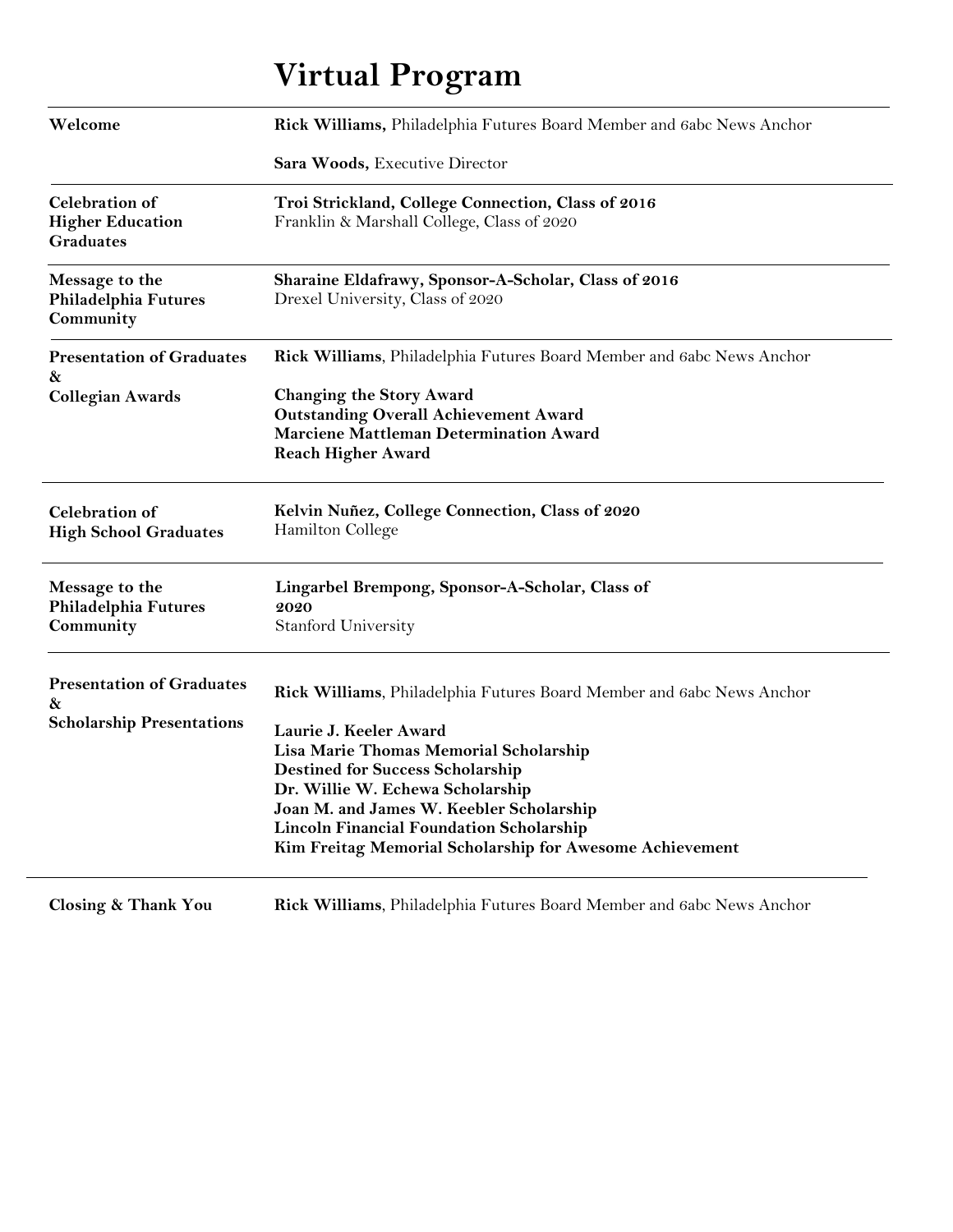# **Sponsor-A-Scholar High School Graduates**

#### **Diliana Alvarez-Perez** William W. Bodine High School Drexel University **SPONSOR** Laura and Mitchell Wienick **MENTOR** Samantha Wyatt

#### **Meless Badume**

George Washington Carver High School of Engineering and Science Swarthmore College **SPONSOR** Janet and Alan Widra **MENTOR** Geoff Hayden

#### **Jaela Bambino-Forte**  Central High School Temple University **SPONSOR** In Memory of Dorrance

Hamilton **MENTOR** Erica Woods

#### **Lingarbel Brempong**

Northeast High School Stanford University **SPONSOR** Boscia Family Foundation **MENTOR** Priya Levering

#### **Han (Jennie) Bui**

Central High School Temple University **SPONSOR** Howard and Mary Hurtig **MENTOR** Sharon Kim

#### **Sequaya Cooper**

Roxborough High School Community College of Philadelphia **SPONSOR** The Ruth Widmer Fund at The Philadelphia Foundation **MENTOR** Molly Walsh

#### **Chadi Dennani**

Central High School Drexel University **SPONSOR** Sue Lee

#### **Josephine Effendi**

Central High School Drexel University **SPONSOR** Dries and Katie Darius **MENTOR** Lauren Maloney

#### **Tymir Forrest**

Philadelphia High School for Creative and Performing Arts University of Pittsburgh – Bradford **SPONSOR** Mary and Geoff Hayden **MENTOR** Reginald Foy

#### **Haefa Froukh**

Central High School Albright College **SPONSOR** Elizabeth Stokes and Lynne Brown **MENTOR** Kelly Lawler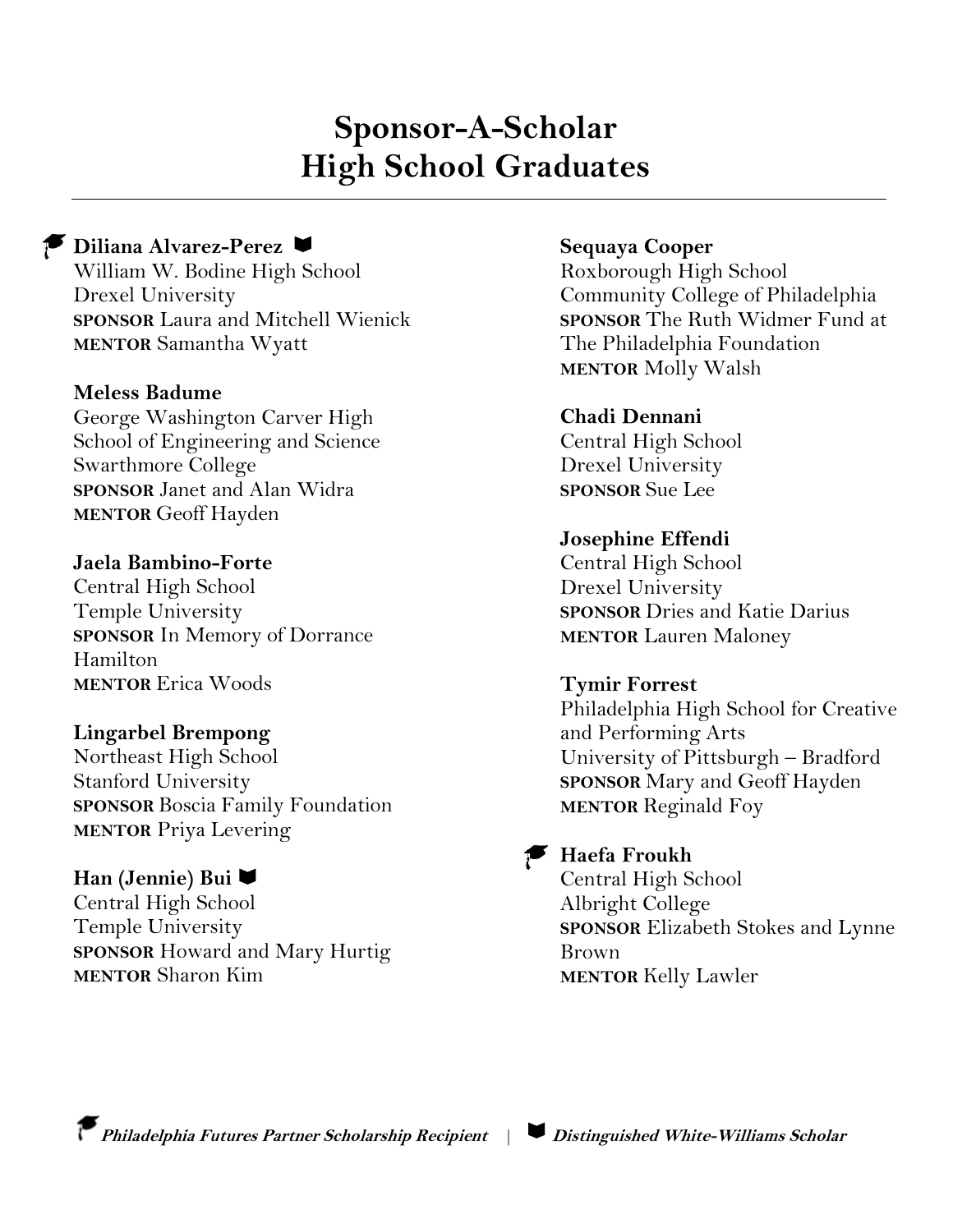#### **Joshua Garcia**

Academy at Palumbo Drexel University **SPONSOR** Robert and Carol White **MENTOR** Brad Blitz

#### **Jaykob Gonzalez**

Kensington Health Sciences Academy Penn State University **SPONSOR** David O'Connor **MENTOR** Joshua Samuels

#### **Doha Ibrahim**

Abraham Lincoln High School Temple University **SPONSOR** Bronstein Foundation/Comisky Family **MENTOR** Rebekah Dorris

#### **Iskander Irismetov**

Northeast High School Drexel University **SPONSOR** In Honor of Larry Pearlman **MENTOR** Ken Sher

#### **Aniyah Jefferson**

Academy at Palumbo Rutgers University – Camden **SPONSOR** Ina and Michael Katz **MENTOR** Jasmine Williams

**Irene Jimenez-Lorenzo** George Washington Carver High School of Engineering and Science Albright College **SPONSOR** Stephen and Julia Lis **MENTOR** Evelyn Dodds

#### **Taylor Johnson**

Philadelphia High School for Creative and Performing Arts Haverford College **SPONSOR** Janet and Alan Widra **MENTOR** Mary Costello

**Nu La** George Washington Carver High School of Engineering and Science U.S. Navy **SPONSOR** Philadelphia Futures

**Inderdeep Mann** Northeast High School

Penn State University **SPONSOR** David Kaplan

#### **Sierra Manor**

Academy at Palumbo Rutgers University – Camden **SPONSOR** Laura and Mitchell Wienick **MENTOR** Sakiya Gallon-Johnson

#### **Oshane Mendez**

William W. Bodine High School Arcadia University **SPONSOR** Tim and Charity Lisko **MENTOR** Chris Rahemtulla

#### **Miguel Mendoza**

George Washington Carver High School of Engineering and Science Temple University **SPONSOR** In Honor of Aaron Nola **MENTOR** Devin Voorhees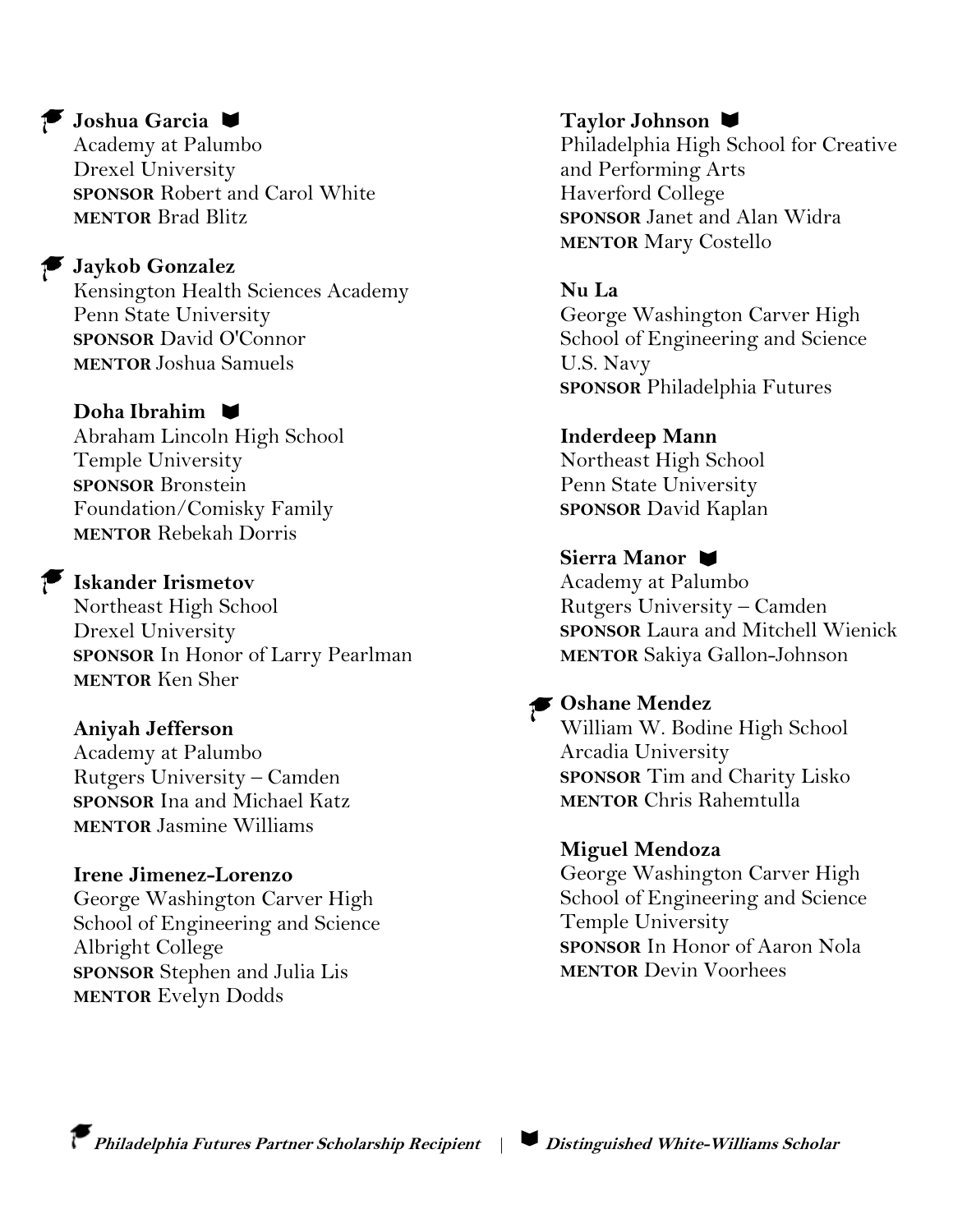#### **Ahmir Moment**

Northeast High School Temple University **SPONSOR** Christina Santos and Michelle **Ottey MENTOR** Rodney Ross

#### **David Morales**

Central High School Penn State University **SPONSOR** Gregory Davis **MENTOR** Scott Rosen

#### **Maria Moreno-Santiago**

Academy at Palumbo Albright College **SPONSOR** Amy's Kisses Foundation **MENTOR** Leah Reisman

### **Christine Nguyen**

Academy at Palumbo Penn State University **SPONSOR** Steve and Julia Lis **MENTOR** Marjorie Muecke

#### **Francisco Oquendo**

William W. Bodine High School University of Pittsburgh – Bradford **SPONSOR** Neil Oxman **MENTOR** Andrew Morrison

#### **Jennifer Ortega**

William W. Bodine High School Lafayette College **SPONSOR** Carolyn and Joseph Evans **MENTOR** Kathryn Gruber

#### **Jorge Padilla**

Central High School Swarthmore College **SPONSOR** David Bushnell

#### **Sandy Phuong**

Central High School University of Pennsylvania **SPONSOR** Jonne and Corey Smith **MENTOR** Melanie McKelvey

## **Daniyah Richardson**

Philadelphia High School for Girls Penn State University **SPONSOR** In Honor of Robert and Lynn Woods **MENTOR** Christina Goodreds

#### **Hassir Salley-Grissette**

Academy at Palumbo Boston University **SPONSOR** Gregory Davis

#### **Alassane Sow**

Northeast High School Arcadia University **SPONSOR** Ina and Michael Katz **MENTOR** Chris Ahearn

#### **Alain Sto Domingo**

Academy at Palumbo Temple University **SPONSOR** Solomon & Sylvia Bronstein Foundation **MENTOR** Eric Siegel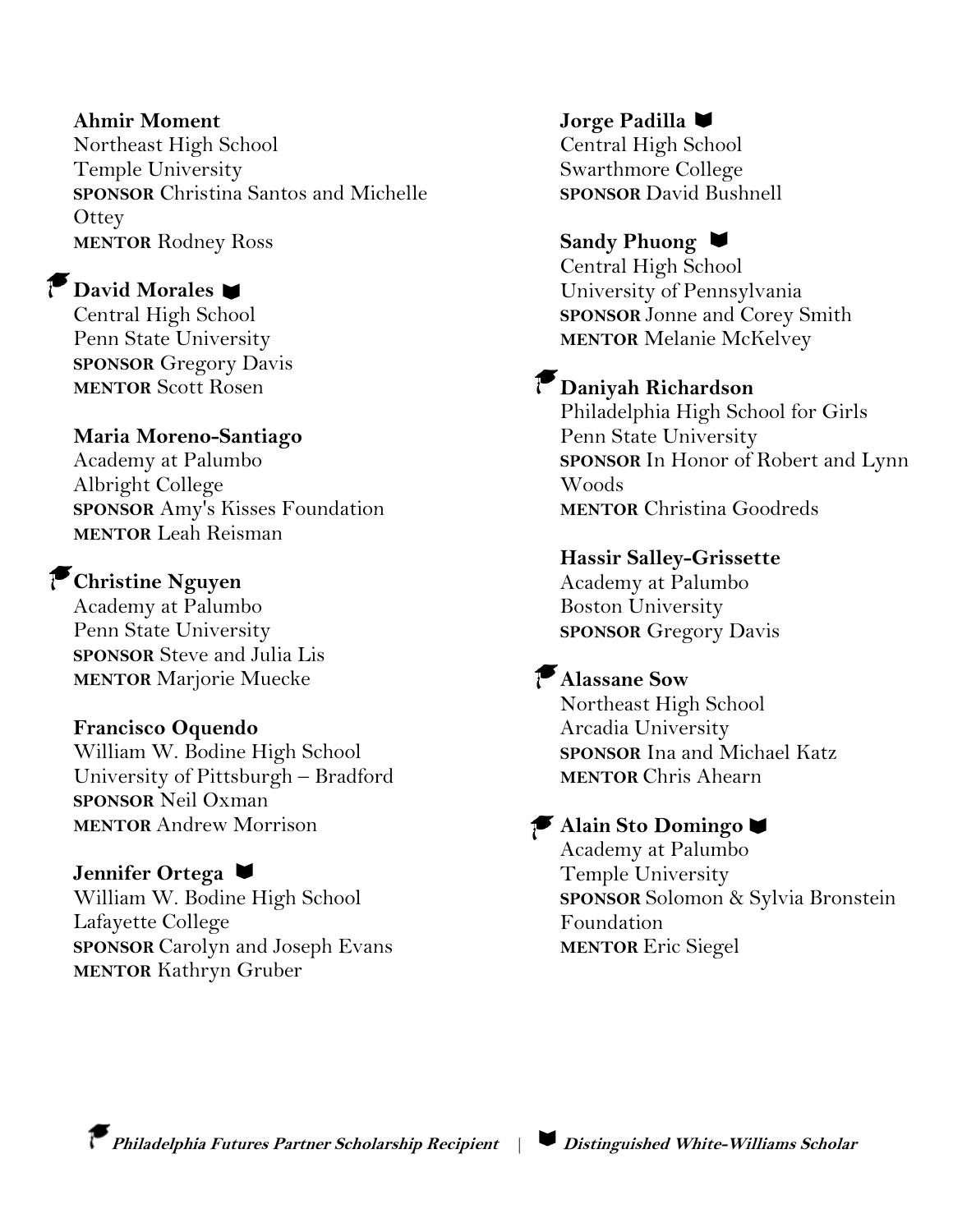#### **Alex Stover**

George Washington High School Penn State University **SPONSOR** Nina Segre and Frank Furstenberg

#### **Enoch Tariku**

Central High School Indiana University of Pennsylvania **SPONSOR** Dries and Kathryn Darius

#### **Istneydina Thomas**

Central High School Penn State University **SPONSOR** Stephen and Julia Lis **MENTOR** Lynn Orr

#### **Terrick Whitters**

Central High School Albright College **SPONSOR** Jill and Sheldon Bonovitz **MENTOR** Ken Sher

#### **Doreen Valmyr**

Central High School Carnegie Mellon University **SPONSOR** Robert Young **MENTOR** Marilyn Paucker

#### **Jazlynn Velez**

Philadelphia High School for Girls Community College of Philadelphia **SPONSOR** In Honor of Marie Natoli **MENTOR** Sarah Walmsley

#### **David Vuong**

Northeast High School Penn State University **SPONSOR** Bronstein Foundation/Comisky Family **MENTOR** Micah Gerhart

## **Ella Wilkerson**

William W. Bodine High School Temple University **SPONSOR** Dylan Small **MENTOR** Ali Caccavella

#### **Amaliya Yunusova**

Central High School University of Pennsylvania **SPONSOR** Marie Natoli **MENTOR** Nancy Gephart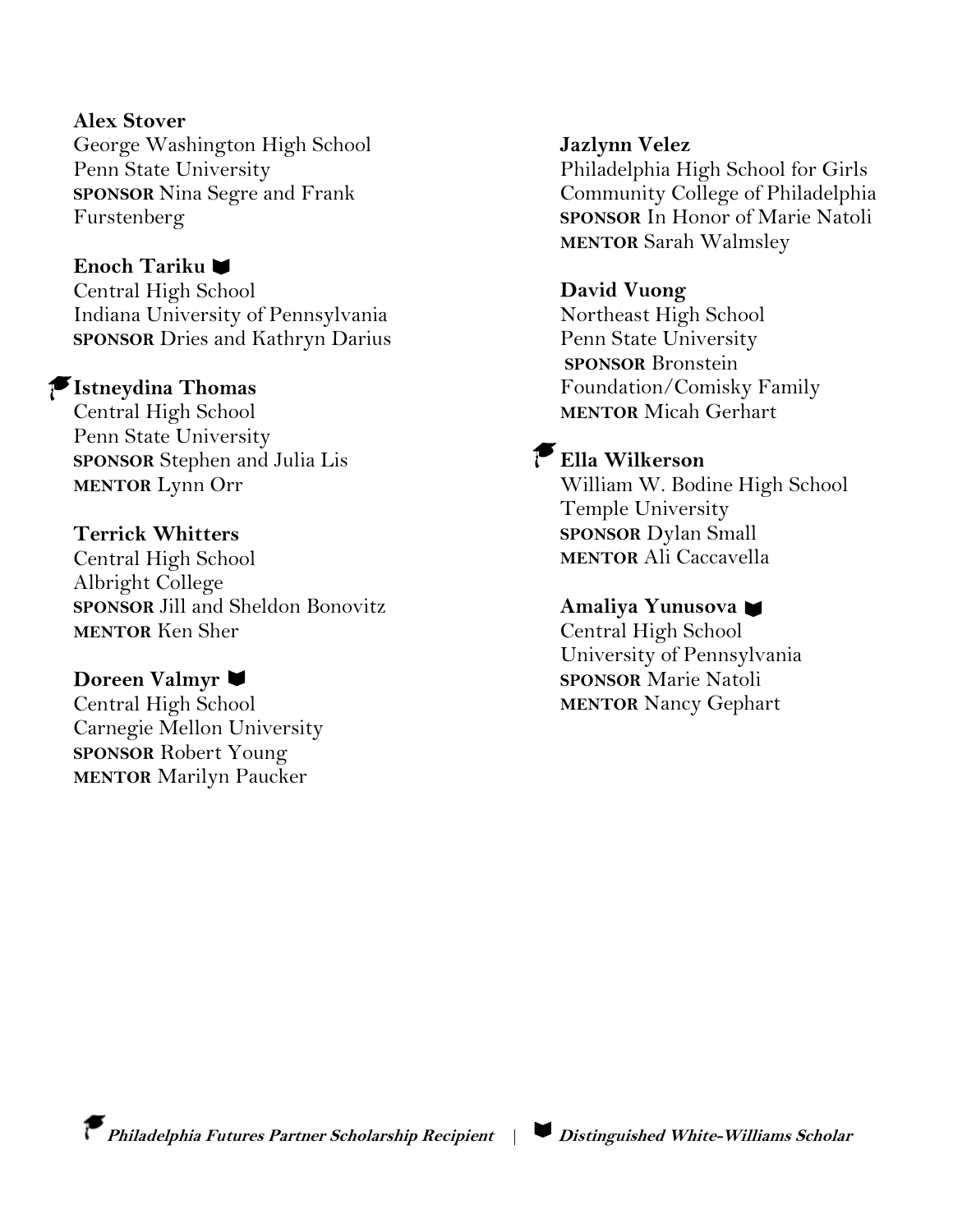## **College Connection High School Graduates**

**Ashley Acevedo** Little Flower Catholic High School for Girls University of Pennsylvania

**Nathaniel Asia** Northeast High School Duke University

**Caitlin Balmores** William W. Bodine High School Dickinson College

**Mahmadu Barrie** Northeast High School Lehigh University

**Tamia Beverly-Blair** William W. Bodine High School Penn State University

**Andre Bryant** TECH Freire Charter School Albright College

**Fanny Chen** Northeast High School Drexel University

**Jennifer Chinchilla** West Catholic Preparatory High School Gettysburg College

**Kamryn** Coleman Northeast High School Penn State University

> **Colin Gao** Northeast High School Boston University

**Kelly Garcia** George Washington Carver High School of Engineering and Science University of Pennsylvania

**Carlos Garro** Northeast High School Lehigh University

**Amira Gouri** Science Leadership Academy--Center **City** Drexel University

**Armando Gueits** Roman Catholic High School La Salle University

**Andrew Hu** Central High School Drexel University

**Emmanuel Imperial** Central High School University of Pennsylvania

**Philadelphia Futures Partner Scholarship Recipient** | **Distinguished White-Williams Scholar**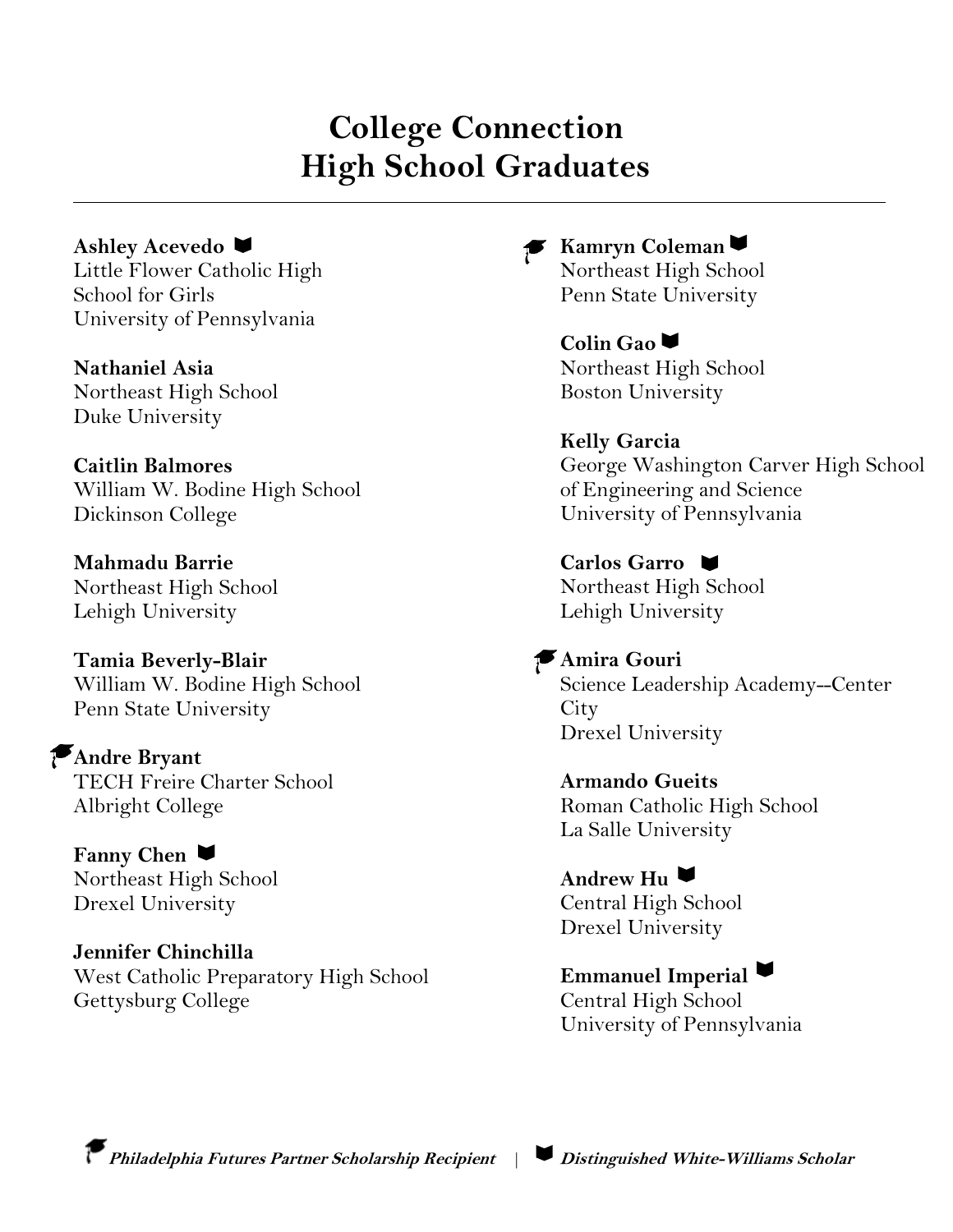Philadelphia High School for Girls Albright College

**Cristina Jiang** Northeast High School Boston University

**Naja Jackson**

**Michael Johnson** West Catholic Preparatory High School Arcadia University

**Lynn Larabi** Central High School University of Pennsylvania

**Tyson Le** West Catholic Preparatory High School Temple University

**Shuang Lin** Northeast High School Lehigh University

**Yaroslav Luchko** Northeast High School Massachusetts Institute of Technology

**Karyna Marchuk** George Washington High School Temple University

**Nafisah Mouzon** Philadelphia High School for Creative and Performing Arts Albright College

**Aleana Nguyen** Central High School University of Pennsylvania

## **Anna Nguyen**

West Catholic Preparatory High School Penn State University

**Julie Nguyen** Northeast High School Franklin & Marshall College

**Kelvin Nuñez** Bishop Shanahan High School Hamilton College

**Rashon Robinson** TECH Freire Charter School La Salle University

**Sara Shuaipi** Northeast High School Villanova University

#### **Justin Siegel**

Science Leadership Academy--Center **City** Villanova University

**Madison Siegel** Science Leadership Academy--Center **City** Gettysburg College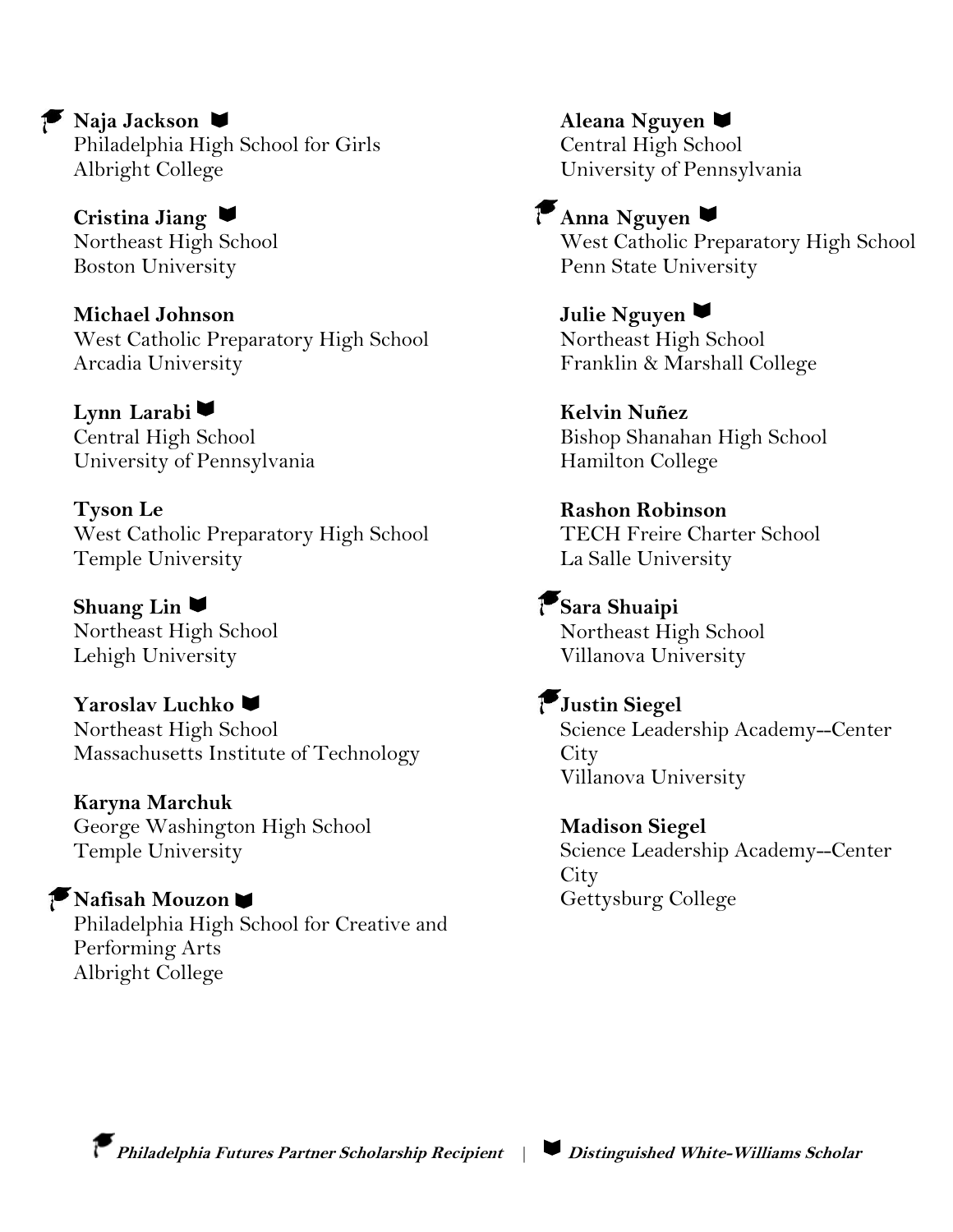**Chastidy Simon** West Catholic Preparatory High School Widener University

**Tyviana Smith** TECH Freire Charter School Arcadia University

**Cindy Tran** Central High School Lehigh University

#### **Julia Tran**

West Catholic Preparatory High School Temple University

**Kelly Vu** West Catholic Preparatory High School Bowdoin College

**Aileen Wu** Academy at Palumbo Drexel University

**Ellen Zheng** Academy at Palumbo Temple University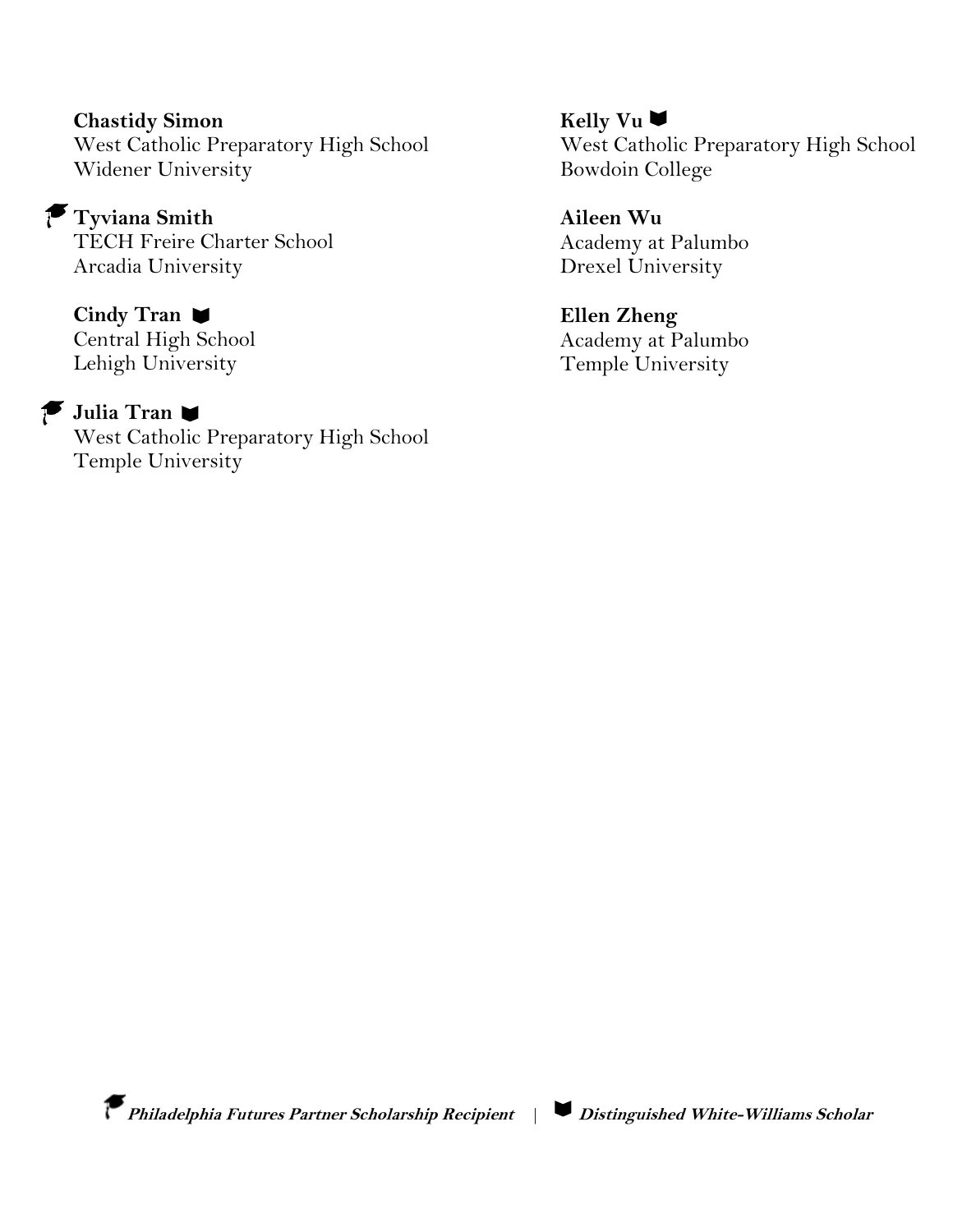# **Philadelphia Futures Higher Education Graduates**

#### **Associate Degree Recipients**

**Tristian Carter-Berry (College Connection 2018)** is a graduate of Delaware County Community College with an associate degree in Liberal Arts. He is currently exploring bachelor's programs.

**Zachelle Hercules (Sponsor-A-Scholar 2017)** is a graduate of the Community College of Philadelphia with an associate degree in English.

**Isaiah King (College Connection 2017)** is a graduate of the Community College of Philadelphia with an associate degree in Computer Information Systems. He is currently exploring full-time employment.

**Courtney Labbon (College Connection 2015)** is a graduate of the Community College of Philadelphia with an associate degree in Allied Health. She plans on pursuing a bachelor's degree in the future. Her proudest accomplishment is passing all of her classes and graduating.

**Kwadir Mack (College Connection 2016)** is a graduate of the Community College of Philadelphia with an associate degree in Communications. He has started his career as a customer service representative in the Human Services Department.

**Kendall Wood (Sponsor-A-Scholar 2016)** is a graduate of the Community College of Philadelphia with an associate degree in Liberal Arts. He currently attends Cheyney University and is pursuing a bachelor's degree in Social Relations.

#### **Bachelor's Degree Recipients**

**Gheed Aljubouri (College Connection 2015)** is a graduate of Arcadia University with a bachelor's degree in Biology. She is currently working as a medical scribe while searching for her best fit graduate program. Her proudest accomplishments were overcoming life's many challenges all while following her dreams.

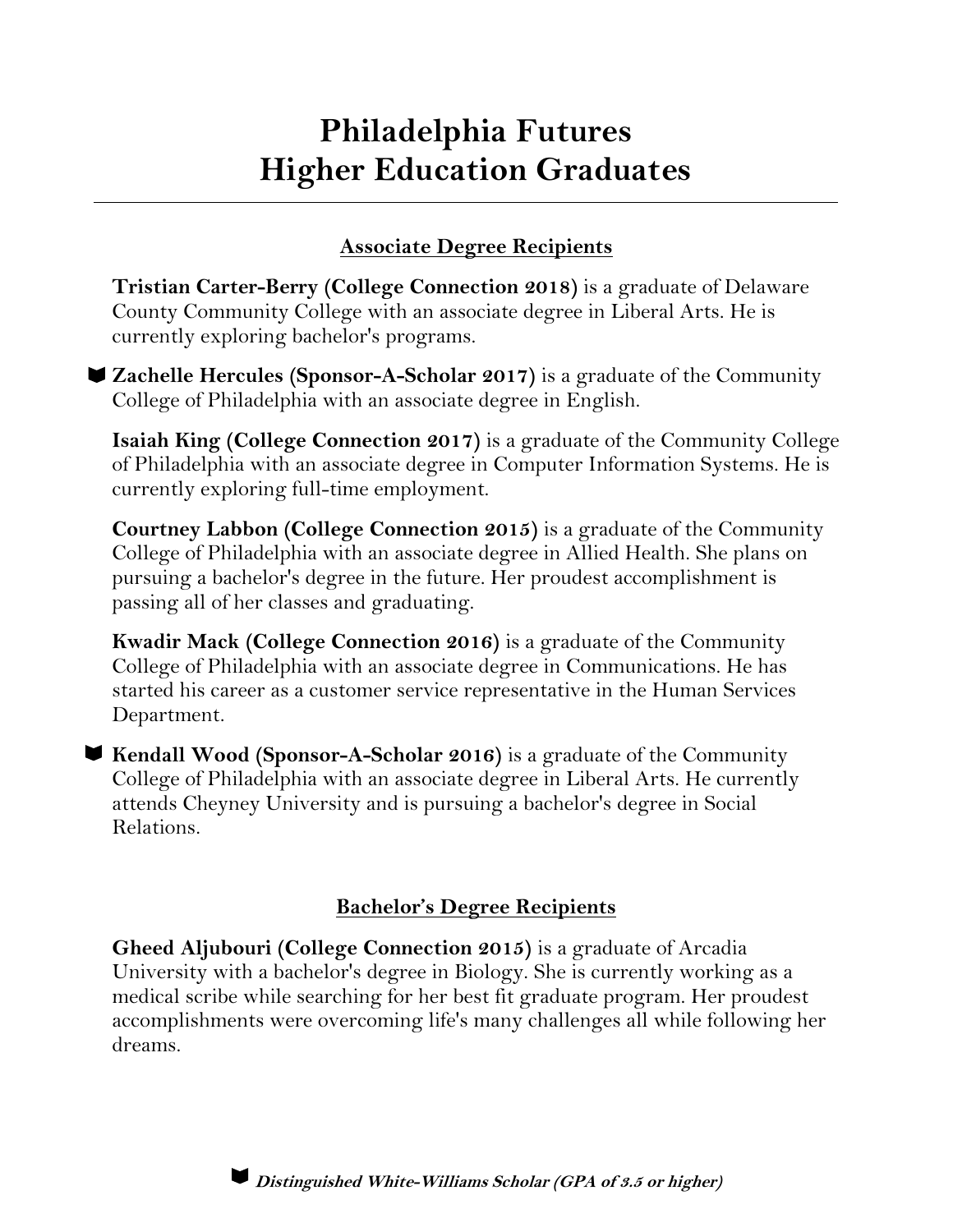**Kayin Bankole (College Connection 2015)** is a graduate of Syracuse University with a bachelor's degree in Hydrology and Environmental Policy. He is looking forward to living life to the fullest. His favorite memory was studying abroad in Ghana, West Africa.

**Kristin Bethea-Dinkins (College Connection 2016)** is a graduate of Drexel University with a bachelor's degree in Design & Merchandising. She is currently working at Community Behavioral Health in Philadelphia.

**Jasmine Billips (Sponsor-A-Scholar 2016)** is a graduate of Spelman College with a bachelor's degree in Mathematics. In the future, she plans on teaching high school mathematics. Her favorite memory was when a third grader noticed her coming out of Spelman's book store and said "Wow, I'm the same height as a college student!"

**Kaliph Brown (Sponsor-A-Scholar 2016)** is a graduate of Dickinson College with a bachelor's degree in Theatre Arts and Psychology. He is currently in the midst of his job search and hopes to attend graduate school in the future. His proudest accomplishment was helping to negotiate with Dickinson administrators to improve their Title IX gender based discrimination policy.

**Jeffery Chen (College Connection 2016)** is a graduate of Lehigh University with a bachelor's degree in Accounting. He will begin his career as an auditor at Baker, Tilly, Virchow and Krause LLP's Philadelphia office. His favorite memory was meeting really great people and making new friends.

**Brandon Cheung (Sponsor-A-Scholar 2015)** is a graduate of Drexel University with a bachelor's degree in Health Services Administration. He has begun his search for a full-time career. His proudest accomplishment was balancing a full course load while working overtime.

**Attiyana Coe (Sponsor-A-Scholar 2015)** is a graduate of Penn State University with a bachelor's degree in Bio-Behavioral Health.

**Cayla Cornwell (College Connection 2016)** is a graduate of Gettysburg College with a bachelor's degree in English and Art Studio. She is looking forward to working for City Year for the 20-21 school year.

**Mercedes Davis (College Connection 2016)** is a graduate of Haverford College with a bachelor's degree in Sociology.

**Lexus Davis (College Connection 2016)** is a graduate of Gettysburg College with a bachelor's degree in Philosophy. She hopes to find work in social service or education.



**Distinguished White-Williams Scholar (GPA of 3.5 or higher)**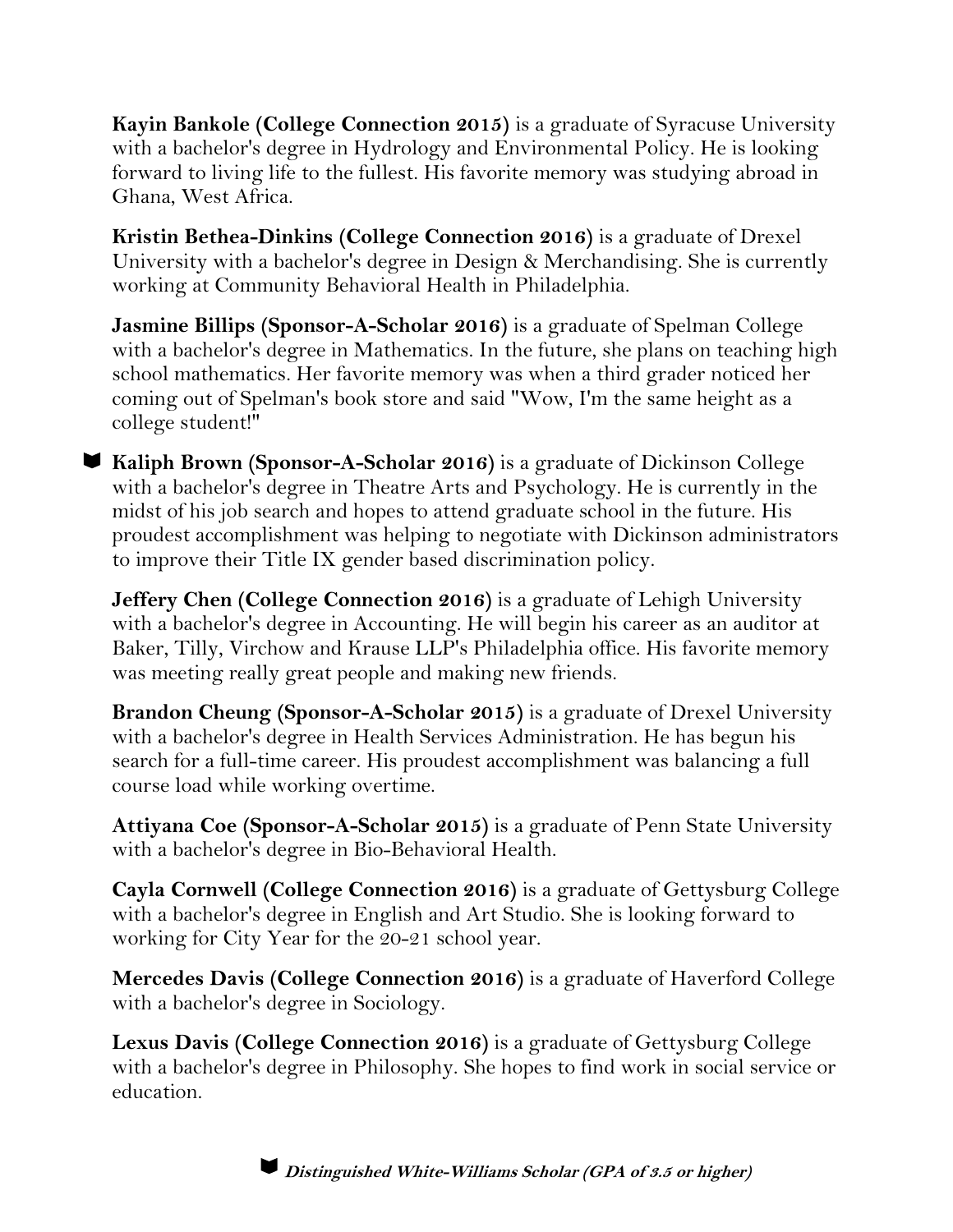**Raymond Deschamps (College Connection 2016)** is a graduate of Gettysburg College with a bachelor's degree in Sociology and Spanish. He will be working with City Year for the 20-21 school year. His favorite memory was when he studied abroad in Mexico and made it to the top of the Pyramid of the Sun.

**Sharaine Eldafrawy (Sponsor-A-Scholar 2016)** is a graduate of Drexel University with a bachelor's degree in Management Information Systems and Business Analytics. She has secured a full-time position as a Technology Consulting Associate at PWC. Her proudest accomplishment was representing Drexel University at the National Diversity Case competition and winning first place against 34 universities nationwide.

**Esther Flavien (College Connection 2016)** is a graduate of Lafayette College with a bachelor's degree in Psychology. This fall, she will be pursuing her master's in education in Psychological Counseling with a focus on mental health counseling at Columbia University's Teacher's College. Her favorite memory was studying abroad in Senegal during her junior year and getting immersed in the culture. Her proudest moment was being able to carry out a full IRB approved psychological research project during undergrad.

**Jacyna Foy (Sponsor-A-Scholar 2015)** is a graduate of West Chester University with a bachelor's degree in English. She has begun her search for a career in her field of interest. Her proudest moments were taking on multiple leadership roles on campus, applying herself and stepping out of her comfort zone.

**Charlese Freeman (Sponsor-A-Scholar 2016)** is a graduate of East Stroudsburg University with a bachelor's degree in English. She will be attending Temple University's Klein College of Media and Communications for her master's in journalism. Charlese is proud of the growth she has experienced in her faith and her profession. Her proudest moments were serving as the Student Life Editor of The Stroud Courier newspaper, the Treasurer of the Voices of Triumph gospel choir and traveling to Israel.

**Shjon Gillis (College Connection 2016)** is a graduate of Penn State University with a bachelor's degree in Bio-Behavioral Health. He hopes to secure a position as a Direct Support Professional with Open Systems Healthcare. In the future he plans on going back to school and studying to become a physician assistant. His favorite memory was being a TA for some of his friends' classes. He really enjoyed being a resource of knowledge and clarification for his peers. It made him feel good when a friend would get higher scores on an exam after he was able to help them prepare. Shjon's proudest accomplishment was working with mentally disabled college students through LifeLink PSU. It was a great opportunity and

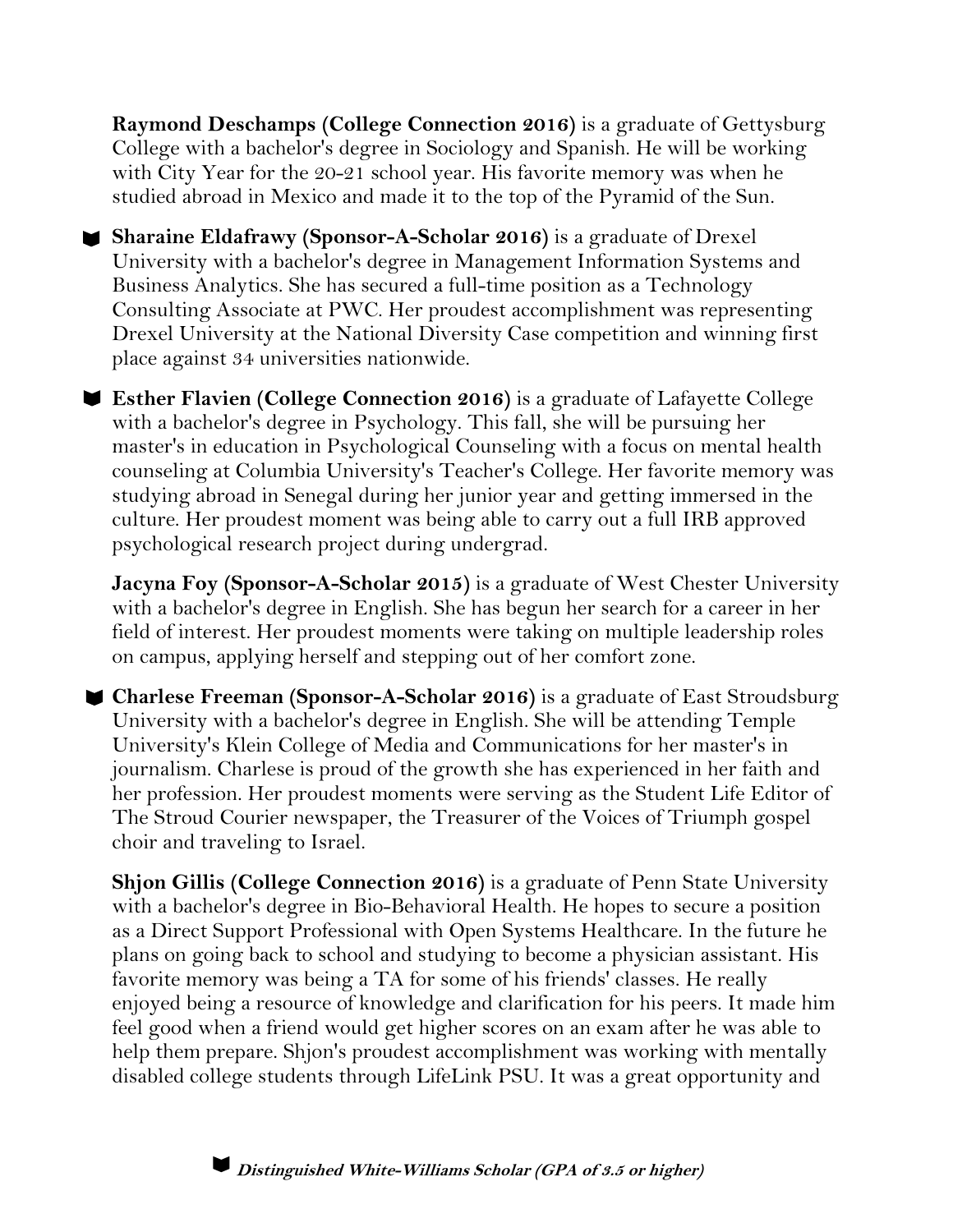an eye-opening experience that helped him cultivate his communication skills for the future while getting to help those in need.

**Antwain Kenyatta Golson (Sponsor-A-Scholar 2016)** is a graduate of Haverford College with a bachelor's degree in political science. He currently holds an internship with Philadelphia law firm Greenblatt, Pierce, Funt and Flores. His next step is to begin law school. His proudest moment was serving as Co-Head of the Black Student League and spearheading an exhibition on Black beauty that was supported and attended by the entire campus. It was a moment of profound solidarity and happiness.

**Gabriella Gueits (College Connection 2016)** is a graduate of Dickinson College with a bachelor's degree in Latin American, Latinx, and Caribbean studies. She is planning to take a gap year to gain work experience before applying to a masters program to get her MSW. Her favorite memory was her time spent studying abroad in South America. She studied abroad in Ecuador and Argentina, and also traveled to Chile on her own.

**Ayanna Harmon (College Connection 2015)** is a graduate of Penn State University with a bachelor's degree in Risk Management.

**Amir Hill-Davis (College Connection 2016)** is a graduate of Slippery Rock University with a bachelor's degree in Homeland Security.

**Andy Huang (College Connection 2015)** is a graduate of Drexel University with a bachelor's degree in Computer Engineering. He will be working as a System Engineer at Lockheed Martin. His favorite memory was meeting new people and making lifelong friends.

**Tevin Julien (College Connection 2016)** is a graduate of Penn State University with a bachelor's degree in Information Science and Technology. He is looking forward to starting his career and working full-time. His proudest accomplishment was making the Dean's list with five As and one B for his last semester as an undergraduate student.

**Laura Lear (Sponsor-A-Scholar 2016)** is a graduate of La Salle University with a bachelor's degree in Public Health. She currently works as a Special Events intern for the American Diabetes Association and hopes to gain full time employment at CHOP. Her long term goals are to attend the Jean Madeline Beauty Institute and become a certified skin care specialist. Esthetics has always been a passion for Laura and she hopes to eventually start her own independent practice. Her favorite memory was her freshman year Summer experience with the Academic Achievement Program at La Salle. She was able to instantly connect with students who had similar backgrounds to her own.

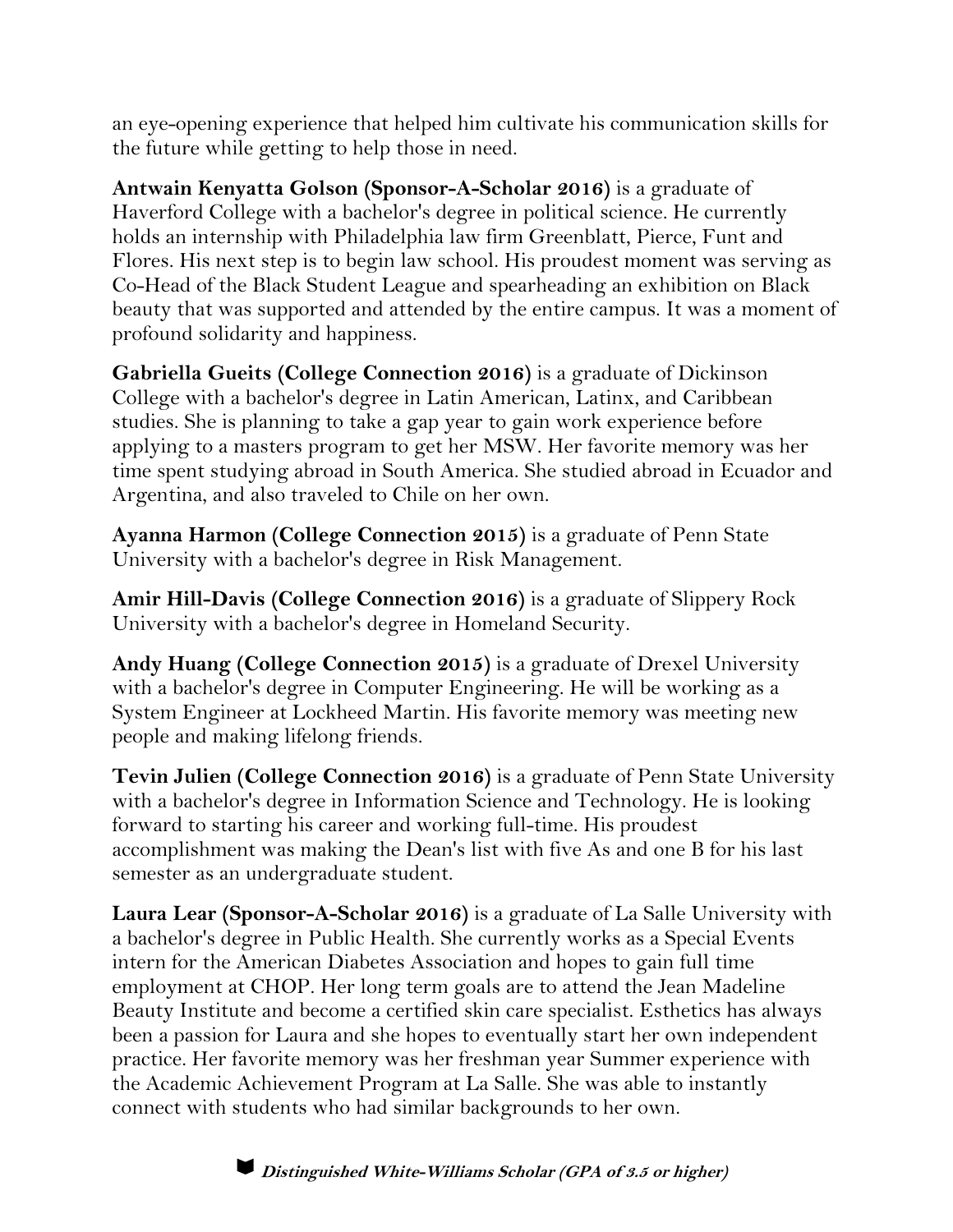**David Lee (Sponsor-A-Scholar 2016)** is a graduate of the University of Pennsylvania with a bachelor's degree in Economics. He is looking forward to starting a career in strategy consulting. His favorite memories were getting into his favorite on-campus organization freshman year and traveling to San Francisco his junior year..

**Wei Zhen Li (Sponsor-A-Scholar 2015)** is a graduate of Drexel University with a bachelor's degree in Computer Engineering. She is looking forward to advancing her career in IT. Her favorite memory was getting to explore Japan solo while studying abroad in Singapore.

**Ada Li (College Connection 2016)** is a graduate of Drexel University with a bachelor's degree in Business Administration. She is set to begin a finance rotational program at Johnson & Johnson. During her time at Drexel, Ada worked as a resident assistant. Her proudest moment was helping three students stay in college.

**Allen Liu (College Connection 2016)** is a graduate of Lehigh University with a bachelor's degree in Computer Science. He is looking forward to working fulltime. His proudest accomplishment was overcoming college as a first generation to college student.

**Max Louissaint (College Connection 2016)** is a graduate of Lehigh University with a bachelor's degree in Mechanical Engineering. He is set to begin a rotational program at the Ford Motor Company. One of his favorite memories was becoming a member of Kappa Alpha Psi Fraternity Incorporated.

**Xihao Luo (College Connection 2016)** is a graduate of Swarthmore College with a bachelor's degree in Mathematics. He hopes to attend graduate school in the future. His proudest moment was meeting the challenge of Swarthmore's academic rigor.

**Mariah Matias (College Connection 2016)** is a graduate of Lehigh University with a bachelor's degree in Earth and Environmental Sciences. She will continue her graduate studies at Lehigh University this fall to pursue her master's degree in Earth and Environmental Sciences. Her favorite memory was her first day of class, when everything and everyone felt new and unfamiliar. She was super excited to explore everything that Lehigh had to offer.

**Angelique McCoy (Sponsor-A-Scholar 2016)** is a graduate of Lincoln University with a bachelor's degree in Nursing. She plans on becoming a Pediatric and Maternal Newborn Postpartum Registered Nurse. In the future she would like to start a non-profit organization dedicated to helping African-

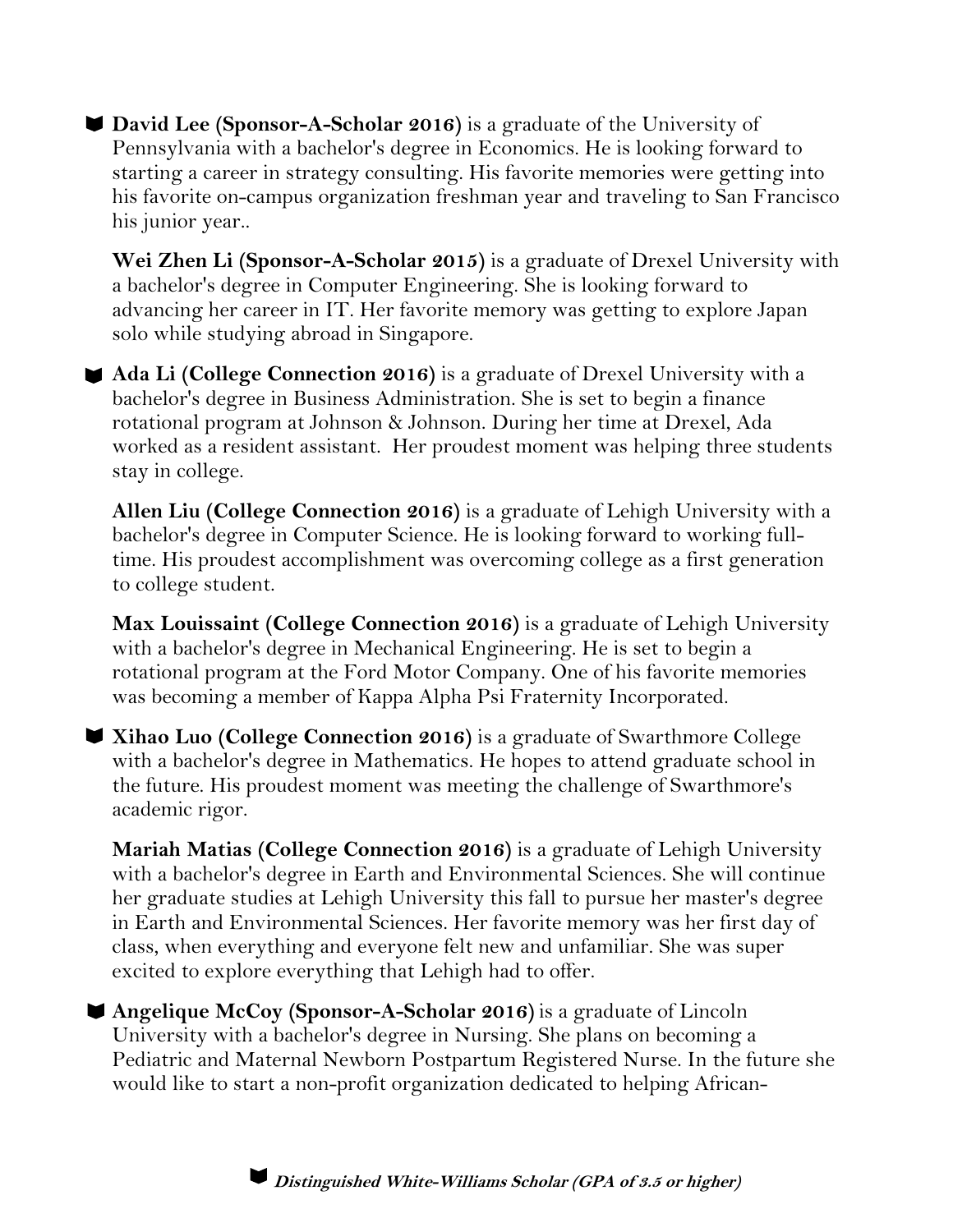American women in her community matriculate to college. Her proudest accomplishment was getting into the nursing program and learning more about herself and life. She is also proud to graduate as a first generation college student with her nursing degree.

**Justina McMinn (Sponsor-A-Scholar 2015)** is a graduate of the University of Pennsylvania with a bachelor's degree in Urban Studies. She is currently working as a program assistant in the Office of Workforce Development for the City of Philadelphia.

**Bianca McWhorter (Sponsor-A-Scholar 2015)** is a graduate of Millersville University with a bachelor's degree in Communications and Theater. She is currently seeking employment in the speech communications field.

**Sidney Miller (Sponsor-A-Scholar 2013)** is a graduate of Millersville University with a bachelor's degree in Psychology. He is currently working on starting a business with another SAS student. His favorite memory was completing scientific research with his late professor and mentor Rita Smith Wade-El.

**Reana Moody (Sponsor-A-Scholar 2016)** is a graduate of Penn State University with a bachelor's degree in Human Development and Family Studies. She plans to continue her studies at Penn State to obtain her master's degree in counseling. Her proudest accomplishment was obtaining Dean's list in her last trimester of pregnancy and every semester after giving birth. She is also proud of her ability to fulfill her duties as a parent and maintain a stable household.

**Taahir Mundy (Sponsor-A-Scholar 2015)** is a graduate of La Salle University with a bachelor's degree in Health Sciences. His next steps are to pursue a career in public health and eventually enter graduate school to earn a doctoral degree in physical therapy. His proudest moment was being able to earn his degree. He faced many struggles and obstacles at the beginning of his college career and was able to overcome them all. Taahir was also awarded the class of 2020 Public Health Leadership award.

**Anthony Perez (College Connection 2015)** is a graduate of Drexel University with a bachelor's degree in Global Justice and Human Rights. He is currently working for Prevention Point Philadelphia as a Harm Reduction Specialist, providing awareness and resources for safer injection practices and training people on overdose reversal. His favorite memory was his time spent as an Asylee Resettlement intern at his HIAS co-op, where he got to call one of their clients to announce that her green card had just arrived. Hearing the pleasant surprise and

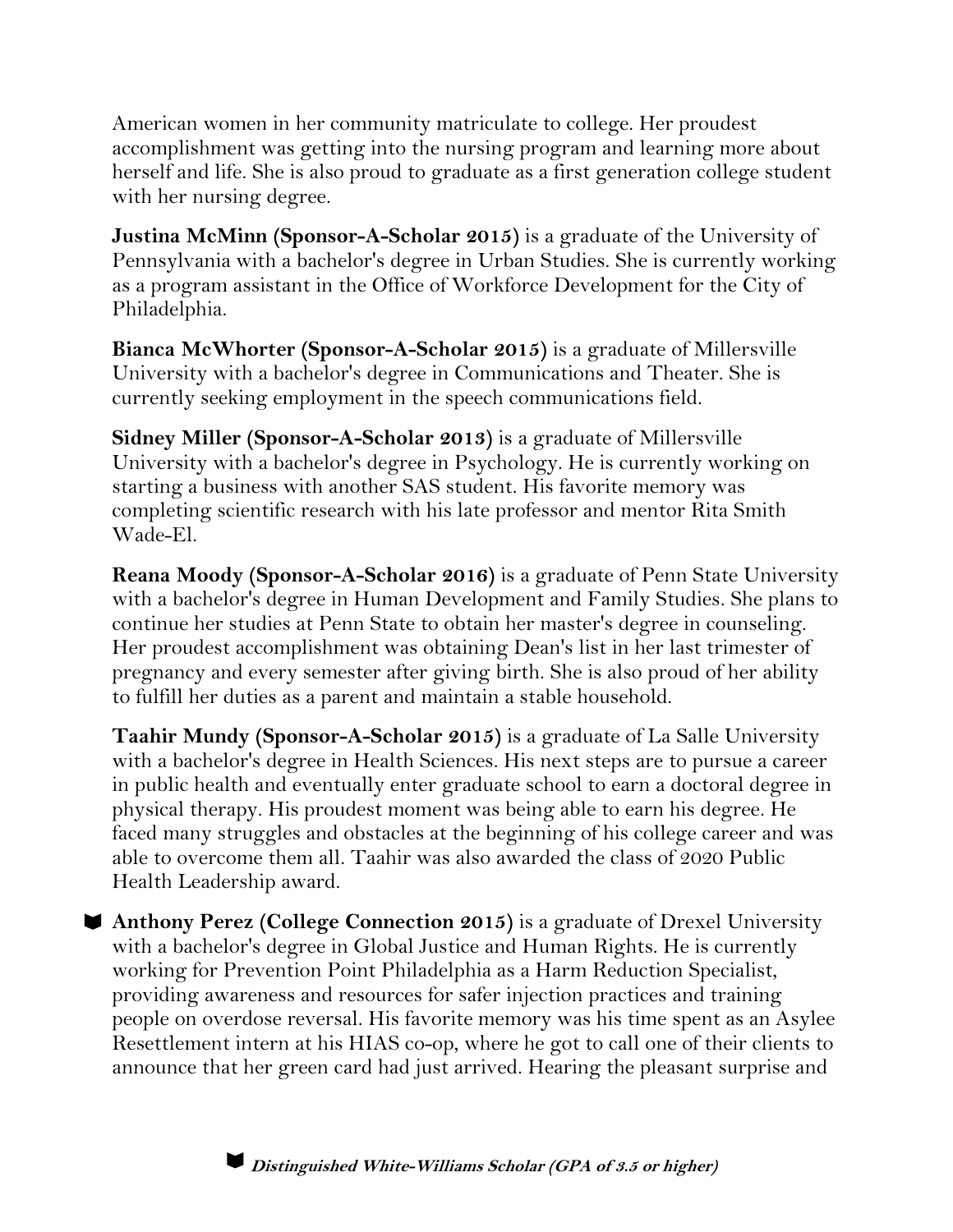heartfelt joy in her voice filled him with so much motivation that it reminded him of why he chose his major.

**Kerby Philippeaux** (**Sponsor-A-Scholar 2014)** is a graduate of Temple University with a bachelor's degree in Accounting. This summer he is studying to take his CPA exam and will begin his career at KPMG in the fall. His proudest moments were setting goals and working hard each semester to reach them. He credits Philadelphia Futures for providing him with the foundation that made him successful.

**Zubaida Qaissi (College Connection 2016)** is a graduate of the University of Pennsylvania with a bachelor's degree in Near Eastern Languages and Civilizations and Religious Studies. She hopes to attend graduate school in the future and is interested in pursuing a career in research and higher education. Her favorite memories have been with her mentors, including her advisor, counselor, and the director of the Greenfield Intercultural Center, where she became involved in the United Minorities Council community. These people and places became her home when Penn was lonely, and she owes much of her growth and development to them.

**Mashour Rahman (Sponsor-A-Scholar 2015)** is a graduate of Drexel University with a bachelor's degree in Computer Science.

**Lucero Regalado (Sponsor-A-Scholar 2016)** is a graduate of Penn State University with a bachelor's degree in English. Her next steps are to begin the process of establishing herself in the publishing industry. Her favorite memory was studying abroad in London, England the fall semester of her senior year and taking a small trip to Paris, France.

**Genesis Sanchez (College Connection 2015)** is a graduate of Drexel University with a bachelor's degree in Nursing. She is currently seeking a position as a Critical Care/Registered Nurse.

**Katherine Smith (College Connection 2016)** is a graduate of Lafayette College with a bachelor's degree in Geology. She is currently preparing to take the Massachusetts Educator Certification exam and hopes to move to the Boston area to teach earth science. Her favorite memory was the 2019 Lafayette-Lehigh rivalry game. As a member of the pep band, she's been to every football game over the last four years, and it was amazing to end with a bang, get a big win and rush the field at her last football game as a Lafayette student.

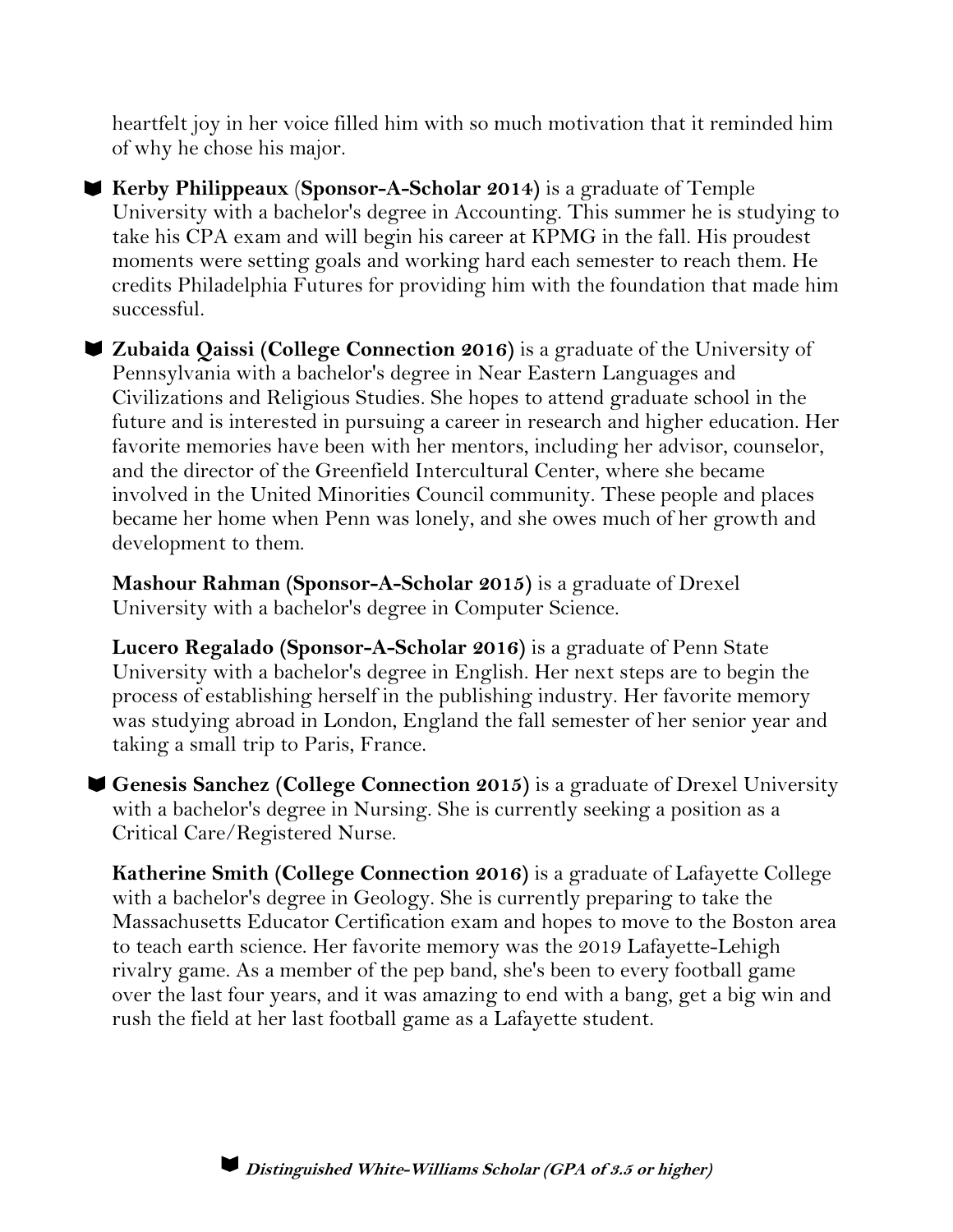**Aubrey Spak (College Connection 2016)** is a graduate of Penn State University with a bachelor's degree in Psychology. She hopes to find employment in the field of mental health.

**TaMyra Starks (Sponsor-A-Scholar 2016)** is a graduate of West Chester University with a bachelor's degree in Psychology. She is currently searching for full-time employment and hopes to attend graduate school. Her proudest accomplishment was finishing school and sticking it out even after having her daughter.

**Bryanna Stokes (Sponsor-A-Scholar 2016)** is a graduate of the University of Massachusetts Amherst with a bachelor's degree in Veterinary Technology. In the future, she hopes to work at a general practice or an aquarium. Her favorite memory was the PF college marathon. is a graduate of the University of Massachusetts Amherst with a bachelor's degree in veterinary technology. In the future, she hopes to work at a general practice or aquarium. Her favorite memory was the PF college marathon.

**Troi Strickland (College Connection 2016)** is a graduate of Franklin and Marshall College with a bachelor's degree in Business, Organization, and Society. He will begin his career as a Human Resources Employee Relations Representative for Amerisource Bergen. His proudest accomplishment was when he became a recruiter for LSC communications and independently handled the entire life cycle of six job listings, while maintaining Dean's list and an overall GPA of 3.46.

**Sothia Sy (College Connection 2015)** is a graduate of Penn State University with a bachelor's degree in Human Development and Family Studies. She is currently pursuing a second bachelor's degree in nursing at Jefferson University.

**Isaac Takyi-Buachie (Sponsor-A-Scholar 2016)** is a graduate of Penn State University with a bachelor's degree in Labor Employment Relations. He has secured a consulting position with Deloitte. His proudest accomplishment was getting his degree.

**Dymere Taylor (College Connection 2016)** is a graduate of Widener University with a bachelor's degree in Nursing. Dymere is currently preparing for the state nursing board exam. Dymere's proudest moment was getting inducted into Sigma Theta Tau International Honor Society of Nursing.

**Sarah Tran (Sponsor-A-Scholar 2016)** is a graduate of Dickinson College with a bachelor's degree in English. For the next two years, she will be working for the Pennsylvania College Advising Corps as a college advisor at McCaskey High

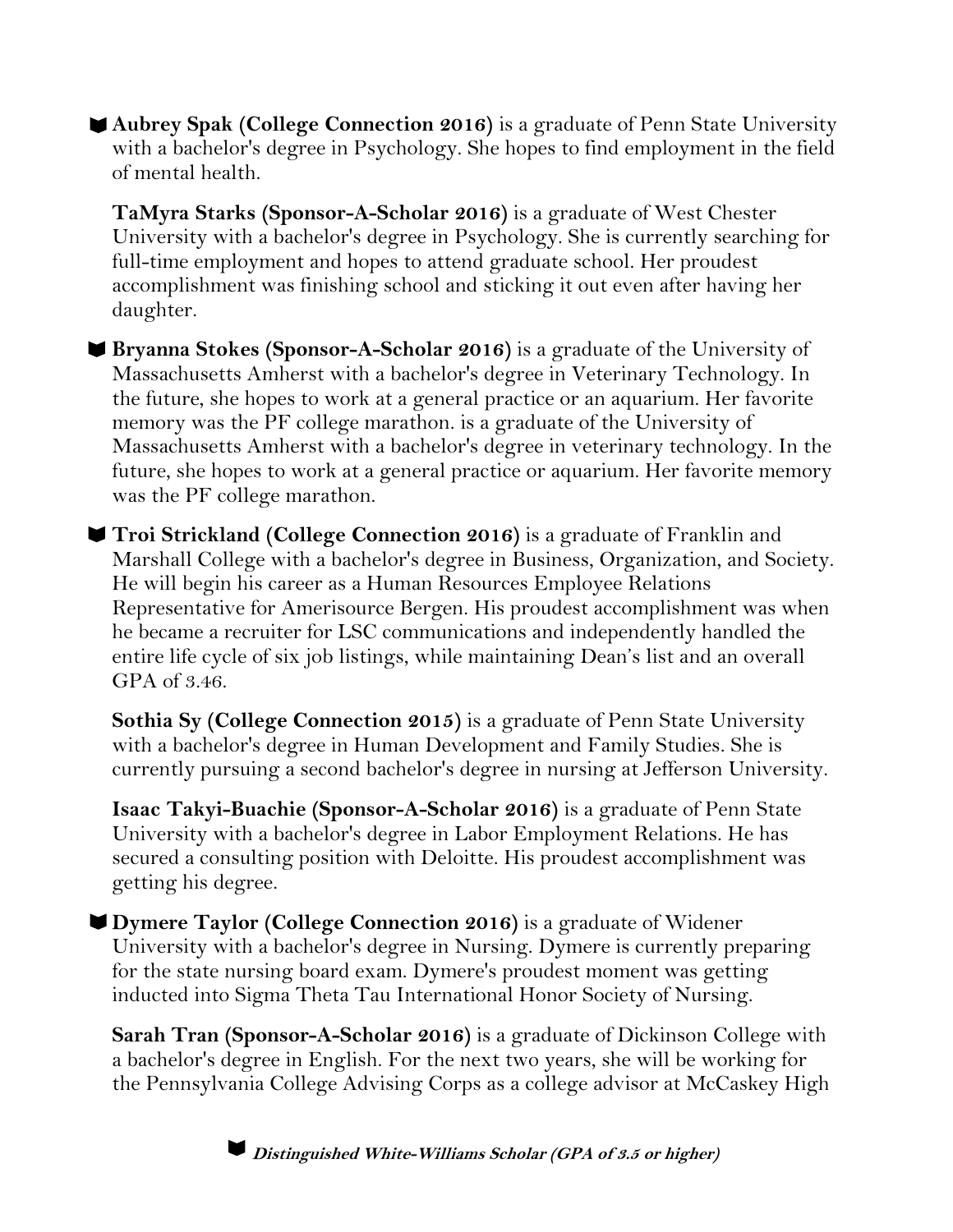School in Lancaster. Her proudest accomplishment was serving on the executive board of Alphi Phi Omega each of her college years and finishing with her last position as Vice President of Service.

**Nguyenanh Vuong (Sponsor-A-Scholar 2016)** is a graduate of Arcadia University with a bachelor's degree in English. Her favorite college memory was her time spent studying abroad and skydiving in Australia.

**Amir Winston (Sponsor-A-Scholar 2015)** is a graduate of West Chester University with a bachelor's degree in Business Administration. He has begun his search for full-time employment.

**Karyn Wood (College Connection 2015)** is a graduate of Chestnut Hill College with a bachelor's degree in Sociology. She plans to pursue higher education and a career in public health. Her proudest accomplishment was writing, copyrighting, and publishing her own book, *Our Black Beauty.* The book was a transition from the obstacles and doubts of her past to a greater understanding and level of confidence she found within.

**Julie Zhao (College Connection 2015)** is a graduate of Drexel University with a bachelor's degree in Civil Engineering. Her favorite memory was staying late on campus and studying for chemistry midterms with friends. Having the help and support of her friends helped her to understand the information in a much more effective way.

#### **Bachelor's & Master's Degree**

**Muykim Ly (College Connection 2016)** is a graduate of Drexel University with a bachelor's and master's degree in Mechanical Engineering. She is currently in the midst of her job search. Her favorite memory was staying out late with friends to study for her control course in Drexel's Korman Center.

#### **Master's Degree**

**Dorcas Adedoja (Sponsor-A-Scholar 2014)** graduated from Emory in 2018, and has just completed their master's in Public Health from Columbia University.

**Aissetou Diawara (College Connection 2015)** graduated last year with a bachelor's in Public Health from Temple University. She completed the 4+1 program to earn her master's degree in Public Health this year. Aissetou graduated with a 3.96 cum GPA. During her last year of graduate school, she earned a 4.0 GPA attending as a full-time student, teachers assistant, part-time cashier, and completing her fieldwork experience at Community Behavioral Health.

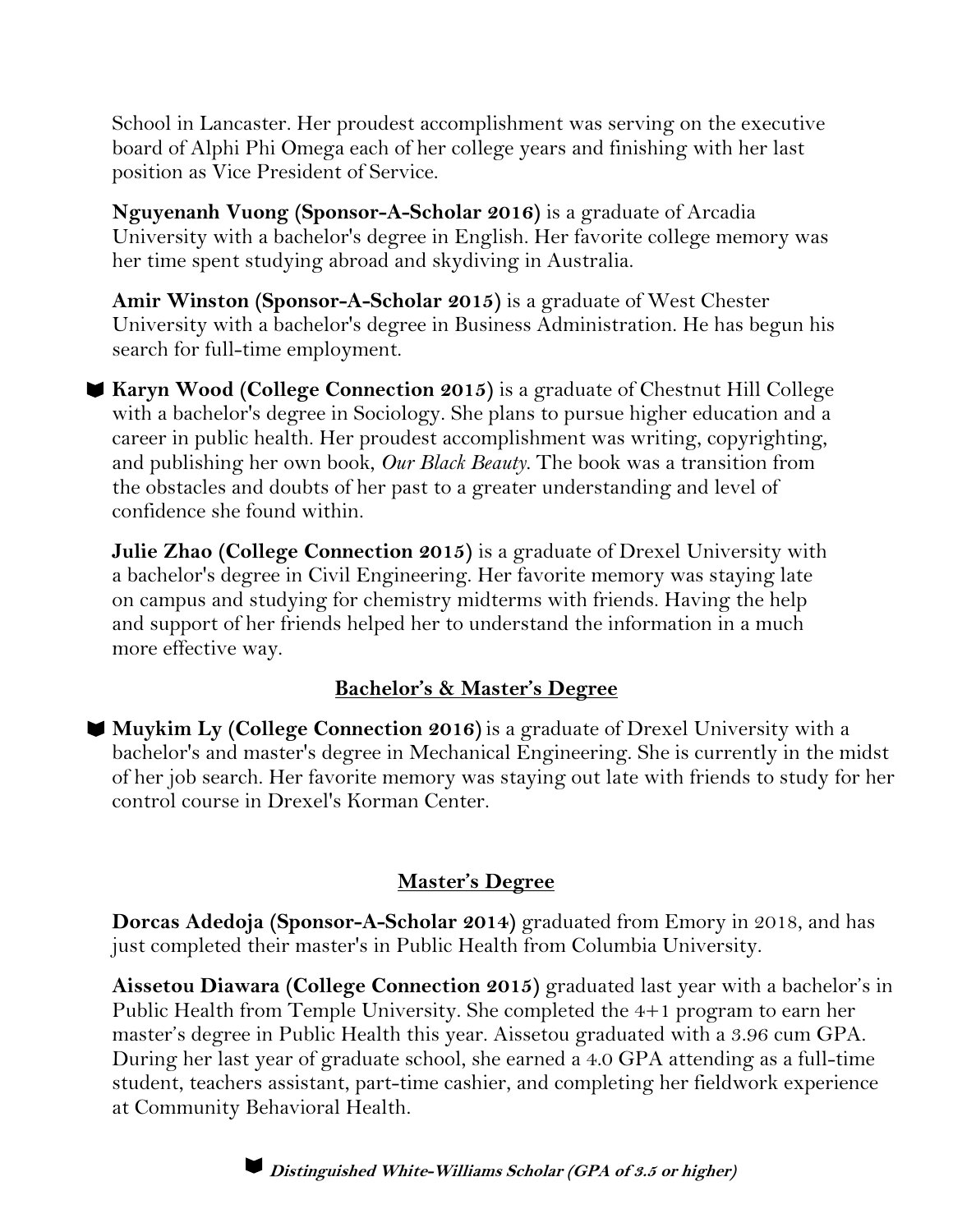

Tonight we recognize the accomplishments of our 2020 high school and higher education graduates, and celebrate these accomplishments!

#### **We have a combined cohort of 83 Sponsor-A-Scholar and College Connection high school seniors.**

- 100% of the Sponsor-A-Scholar High School and College Connection Classes of 2020 will graduate from high school and enroll in an approved post-secondary program.
- 99% will enroll in college in the fall, and 100% will enroll in an approved post-secondary program.
- 16% of the combined cohort was accepted to college via the Early Decision option.
- 62% of our high school graduates will attend Philadelphia Futures' partner colleges and will receive \$2.4 million in financial aid from these institutions. Philadelphia Futures' partner colleges are Albright College, Arcadia University, Dickinson College, Drexel University, Franklin & Marshall College, Gettysburg College, Haverford College, Lafayette College, Lehigh University, Penn State University, Temple University, and Villanova University.

#### **In 2020, Philadelphia Futures' students will earn 64 associate, bachelor's, and graduate degrees.**

- The six-year college graduation rate for the Class of 2014 is 67%.
- The five-year college graduation rate for the SAS Class of 2015 is 80%, and the College Connection class of 2015 is 82%
- Forty-six students from the SAS and College Connection classes of 2016 will earn their degrees in 2020, with several more still enrolled and on track to complete in 2021.
- Thirty-six Philadelphia Futures students will earn degrees from our partner colleges in 2020.
- Of the students who completed their degrees in 2019, 90% were employed or in graduate school six months after graduating.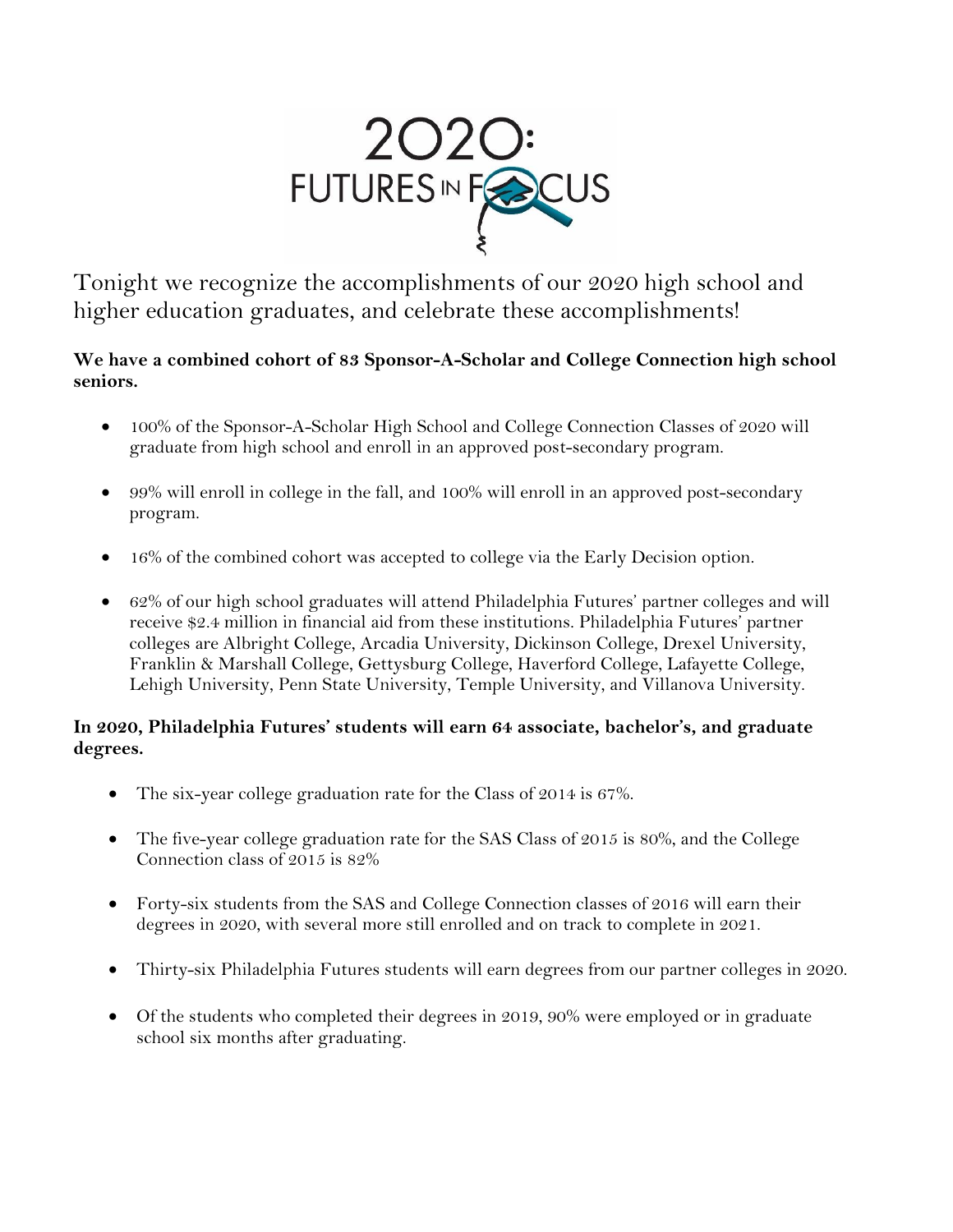## **Philadelphia Futures Staff**

**Sara L. Woods** Executive Director

 **Timothy Atwood** College Access Coordinator

**Ariel Brockman** Associate Director of College Success

**Naima Campbell** Executive and Development Assistant

 **Maria Cashman**  College Access Program Assistant

> **Shari Cumberbatch** College Success Advisor and Special Projects Manager

**Michael Deleon**  Outreach and Engagement Administrator

> **Bonnie Dugan**  Director of Communications

**Lina Duran**  College Access Coordinator

> **Jonathan Edwards**  Director of Academics

**Korinne Gerhart**  Director of Individual Giving

**Abby Godfrey** College Success Advisor and Alumni Engagement Manager

**Uyen Ha**  Director of College Connection

> **Jonathan Holbert**  College Access Coordinator

**Oneda Horne**  Director of College Access

 **Christen Johnson**  Director of Outreach and Engagement

**Michael Johnson**  Director of Finance and Administration **Marcia Johnston**  Director of Charles Ellis Trust for Girls

**Brittany Lewis**  Director of PACE Scholars

**Kelsie LeVan**  Director of Career Initiatives

**Mary Anne Lucey**  Director of Corporate and Foundation Relations

**Madison Milano**  Events Manager

**Hana Mura** Manager of Charles Ellis Trust for Girls

**Laura Naylor** Academics Services Administrator

**Amy Perez**  Director of College Success

**Elijah Rhea**  College Access Coordinator

**Ellen Ridyard**  Director of Sponsor-A-Scholar

**Renee Ross** College Access Coordinator

**Ellen Solomon** Director of Volunteers

**Kaeden Thompson**  Associate Director of College Admissions

**Kaisha Vilcinor**  College Success Program Assistant

**Rebecca Welch**  College Success Advisor

**Jordan Walters**  College Access Coordinator